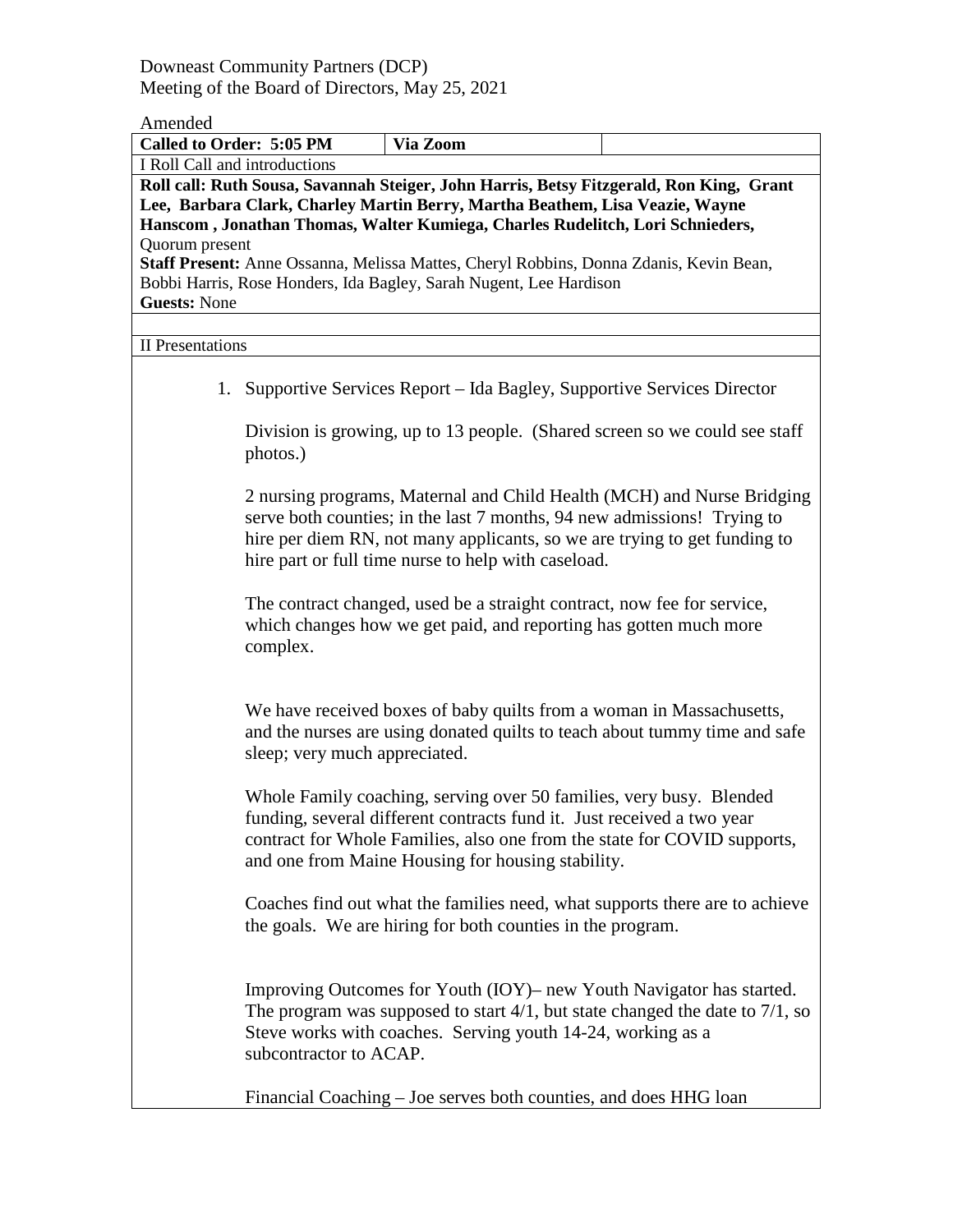|     |    | program, and FDAs as well. Been busy with Washington County Housing<br>Barrier Removal program. Everyone who is approved for a grant goes to<br>Joe for financial coaching.                                                                                                                                                                  |
|-----|----|----------------------------------------------------------------------------------------------------------------------------------------------------------------------------------------------------------------------------------------------------------------------------------------------------------------------------------------------|
|     |    | Blanche – elder navigator – covers whole Washington County; never know<br>where she will turn up. Really helping folks, making sure that basic needs<br>are met, but also help them apply for benefits they might not know they are<br>qualified for, or couldn't get approved for in the past.                                              |
|     |    | Debbie Sitterly – admin asst. – does all EmpowOr, and purchase order,<br>willing to help with whatever needs to be done.                                                                                                                                                                                                                     |
|     |    | Questions:<br>Can we have a copy of the report put online?<br>Yes, will work with Sarah                                                                                                                                                                                                                                                      |
|     |    | Seems like a nice piece of the organization coming together, how much<br>cross funding is there from the organization?                                                                                                                                                                                                                       |
|     |    | Neglected to mention all the collaboration we do across the organization,<br>get referrals for and from everyone, especially Head Start. Some of our<br>blended funding comes from Head Start, some from Assurance 16<br>(designed to help people increase their income and decrease reliance on<br>support, need to have applied for HEAP.) |
|     |    | Question: do we still have RAP?<br>Put it under the umbrella of Family Coaching. Most families need<br>coaching, but occasionally we get someone who is a better fit for RAP,<br>coaches will take on that work as needed.                                                                                                                   |
|     |    | Question:                                                                                                                                                                                                                                                                                                                                    |
|     |    | Are they being trained in case management? No, we are not case<br>managers, refer those with needs outward. Might help with short term<br>immediate needs, but not case management                                                                                                                                                           |
|     |    |                                                                                                                                                                                                                                                                                                                                              |
| III |    | <b>Items for Board Action</b>                                                                                                                                                                                                                                                                                                                |
|     | 1. | Resolved, to approve the Board Meeting Minutes from 4/27/2021.<br><b>Discussion:</b> Correct the spelling on Megan's last name, take Charley off<br>the attendance list. Correct Savannah's work place, should be Sunrise<br>Opportunities                                                                                                   |
|     |    | Action: Ruth Sousa made the motion to approve the minutes as amended,<br>John Harris seconded.                                                                                                                                                                                                                                               |
|     |    |                                                                                                                                                                                                                                                                                                                                              |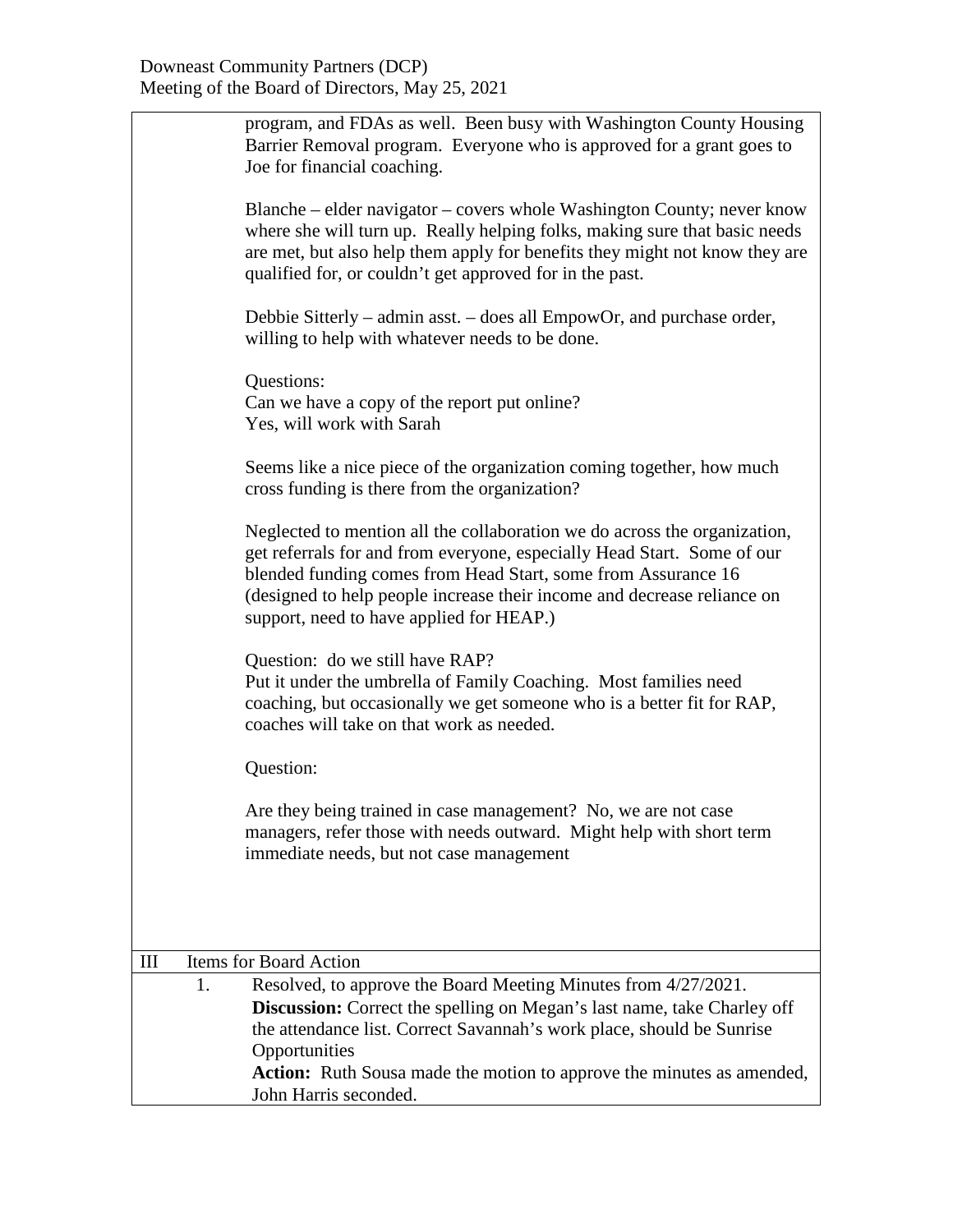#### **Motion passed.**

2. Amend FY21 Budget resolution regarding ECE subsidies from using \$47,000 of Unrestricted funds to using \$47,000 in Restricted Funds. **Discussion:** Last summer when budget was compiled, used these funds as we always do, out of temporarily restricted funds. Always want to do that whenever possible. It appears that when Mark put the agenda together, likely forgot to put the "un." **Action:** Jonathan Thomas made the motion to Amend FY21 Budget

resolution regarding ECE subsidies from using \$47,000 of Unrestricted Funds to using \$47,000 in Restricted Funds. Barbara Clark seconded. **Motion passed.**

3. Amend Board approval of re-establishing credit card account with Bank of America to Machias Savings Bank **Discussion:** were going to try to renew with BOA. They require SSN of individuals receiving cards. We will not do that, never allowed that. Worked with Machias Savings. Already have an account with them, will deactivate the other, create this one, all together on one. **Action:** Ron King made the motion to amend Board approval of reestablishing credit card account with Bank of America to Machias Savings Bank Savannah Steiger seconded**. Motion passed.**

### 4. OTHER

- There was an executive committee meeting in May that didn't make it into the packet, we will see it next month.
- Kevin is looking for 1-2 board members interested in serving on a CSBG CNA Focus Group working with Kate and a few others in June and possibly July. These will hopefully be in person if at all possible. Think that they will try to get one in each county.
- Charles Rudelitch and Ron King volunteered.

One board member requested to only receive a digital Board packet, no hard copy mailed to them.

If you do not want a hard copy, please email Kevin.

#### IV Reports

1. Executive Director Search update – Betsy Fitzgerald –

Have hired a recruiter to look for possible candidates. I would like to meet with exec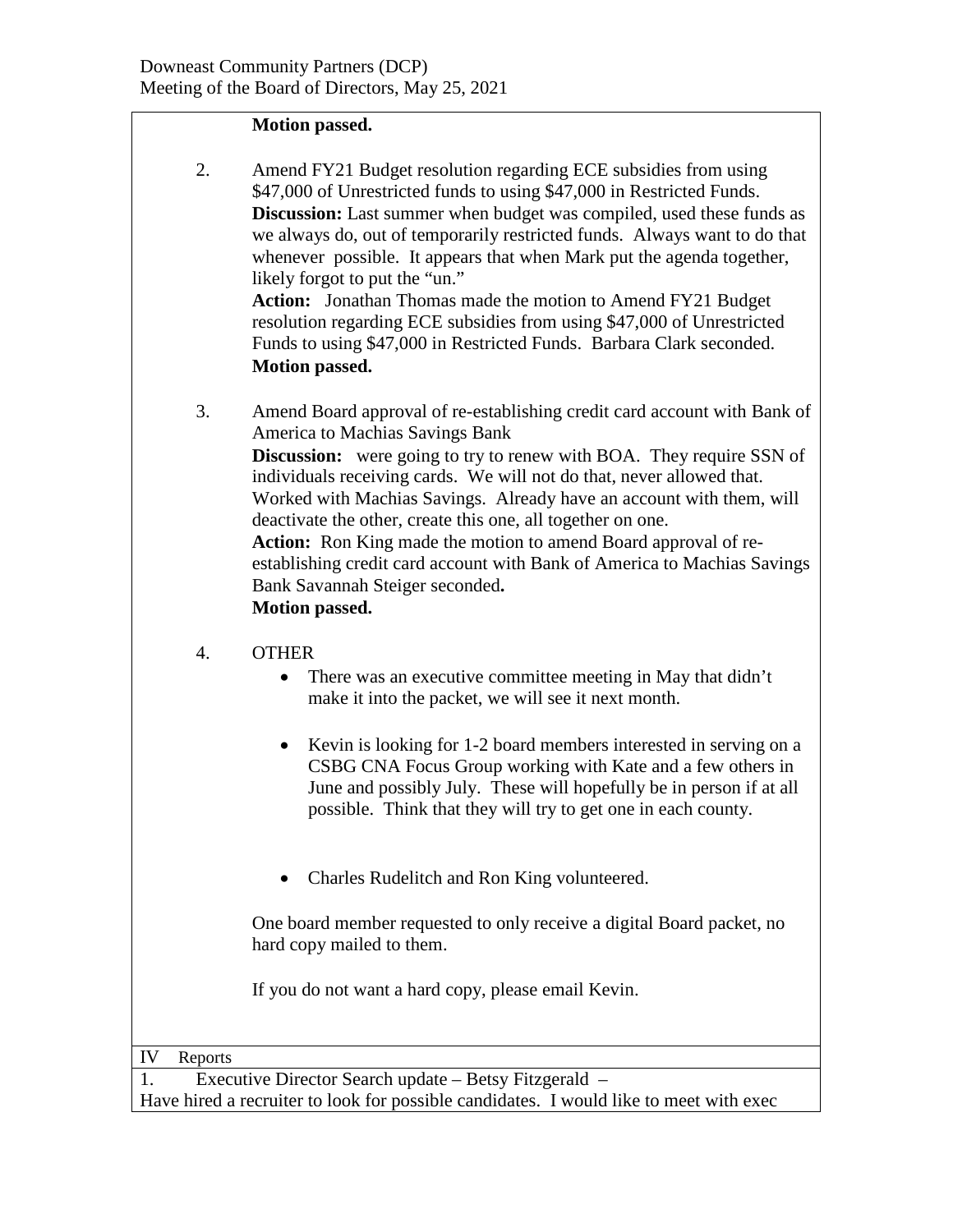committee Thursday at 8 work out details of that, Donna will send agenda.

2. Development Director's Report – Barbara Clark –

Brief update and addenda. Megan and Sarah applying for lots of grants – 15K for nature based programming to ECE, proposal to UUCC for staff support for FC, 2 grants to support Financial Coaching. Recently awarded grant from GSFB for refrigeration, and reusable cooler bags. Friendship Cottage raffle – you will all receive an email from me – we have sold enough tickets to cover expenses, now need to up the efforts, I hope you will all be able to buy a ticket or two.

Sarah is going to compile a punch list of items needing immediate attention from the development plan.

Megan and Ron are working on an article on food security.

Ruth is going to work on getting signatures in Perry.

At Home had a tag sale on May 22, sold all the donated cheesecake, and raised 4700, hoping to hit the goal of \$5000 by the weekend, some items being assessed.

For the 12 months March 2020- March 2021, Everybody Eats! prepared 5,925 take out meals!

3. Interim Executive Directors Report – Kevin Bean –

Been a whirlwind week – concentration has been on making sure that operations continue smoothly, getting updates out, including COVID changes, dealing with some effects of Mark's departure – signature card updates from the banks. Need Betsy and Charley's signatures, Cheryl or Bobbi will get them to Machias, few meetings with MECAP Ed group.

Hectic juggling everything, fiscal bookkeeper out for another week.

4. Finance Directors Report – Kevin Bean –

Cash adjusted as expected, will continue to occur as long as we continue to pay out rental relief. showing surplus 88,000. Saw trans trips increase – interagency and partner trips, as well as Logisticare trips. Also received a quarterly payment expected for childcare slots. Investments did well for us, little increase from SEED, took us out of deficit. That will shift again next month. Already received \$10,000 from SEED, but there will be some personnel costs in May.

Still see deficits with ECE, Trans, FC, and AH.

Question: Hard not to be struck by the large amount of cash on hand, over all is it unusual for an organization such as this to have such a large amount of cash on hand? Should we just count our blessings, or are there things we should be doing but are not?